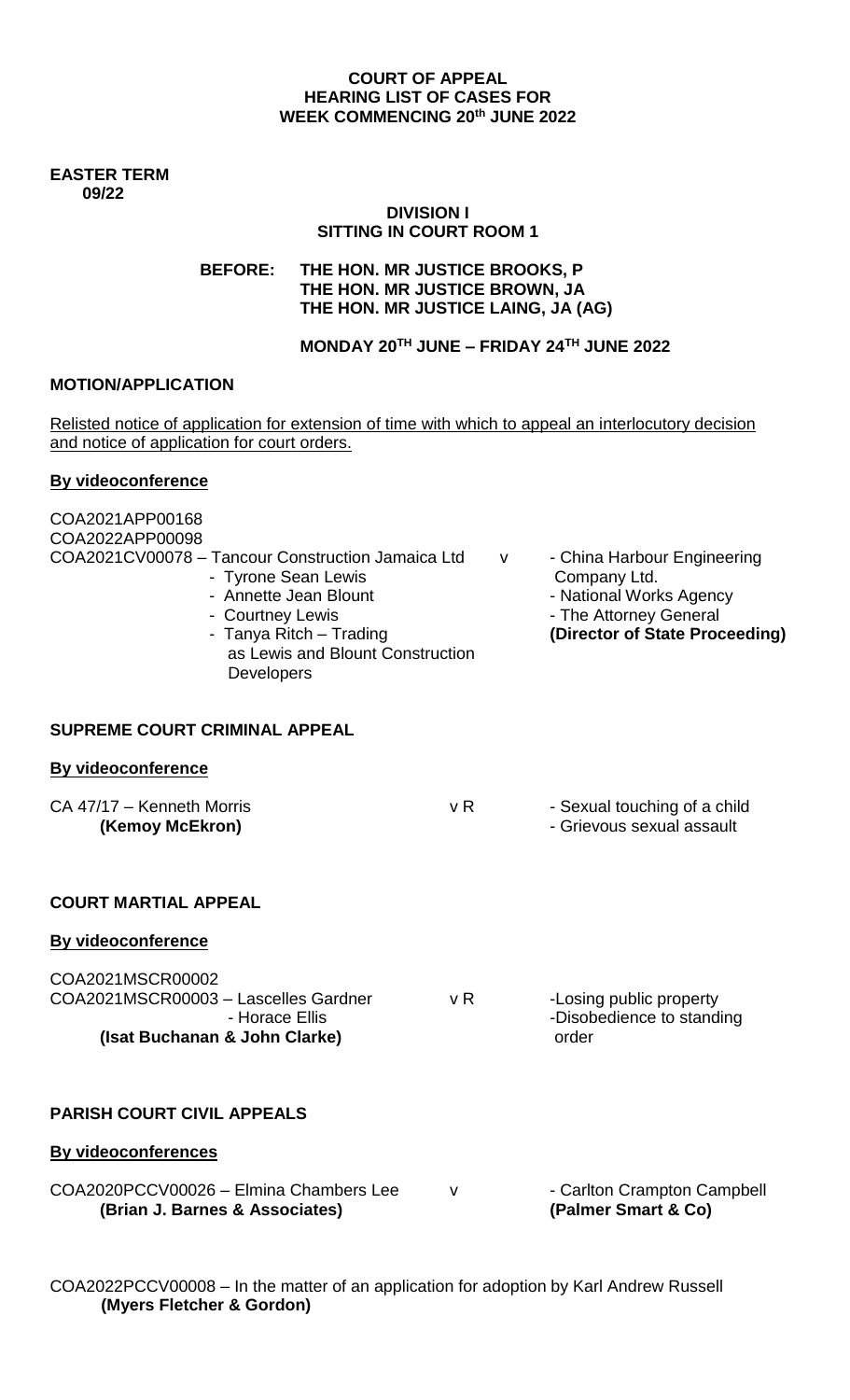## **DIVISION II**

# **SITTING IN COURT ROOM 2**

# **BEFORE: THE HON. MR JUSTICE F WILLIAMS, JA THE HON. MRS JUSTICE FOSTER-PUSEY, JA THE HON. MRS JUSTICE DUNBAR-GREEN, JA**

## **MONDAY 20TH JUNE – FRIDAY 24TH JUNE 2022**

## **MOTIONS/APPLICATIONS**

Notice of application for court orders to strike out appeal

#### **By videoconference**

COA2022APP00026 CA 93/17- Petroleum Company v v can be a Baron McKenley **(Kinghorn & Kinghorn)** 

of Jamaica Ltd<br> **Kinghorn)** Function C & J Petroleum Ltd **(Oswest Senior-Smith & Co)**

## Notice of application for permission to abandon notice of appeal without penalty

| <b>By videoconference</b>                                         |                |                                                                                           |
|-------------------------------------------------------------------|----------------|-------------------------------------------------------------------------------------------|
| COA2022APP00089<br>$CA$ 48/2015 - Julius Whyte<br>(Leroy Equiano) | v R            | - Illegal possession of firearm<br>- Shooting with intent<br>- Assault with intent to rob |
| <b>SUPREME COURT CRIMINAL</b>                                     |                |                                                                                           |
| Application for leave to appeal                                   |                |                                                                                           |
| <b>By videoconference</b>                                         |                |                                                                                           |
| CA 57/16 - Johnoi Laing<br>(Oswest Senior-Smith)                  | v <sub>R</sub> | - Illegal possession of firearm<br>- Wounding with intent                                 |
| <b>SUPREME COURT CRIMINAL APPEAL</b>                              |                |                                                                                           |
| By videoconference                                                |                |                                                                                           |
| CA 71/18 - Donard Carridice<br>(Cecil J. Mitchell)                | v <sub>R</sub> | - Sexual intercourse with a person<br>under sixteen years                                 |
| <b>PARISH COURT CIVIL APPEALS</b>                                 |                |                                                                                           |
| <b>By videoconferences</b>                                        |                |                                                                                           |
| COA2020PCCV00024 - Anthony Brown                                  | $\mathsf{V}$   | - Dean Bent                                                                               |
| COA2020PCCV00025 - Althea Higgins<br>(Debby-Ann Samuels & Co)     | $\mathsf{V}$   | - Dujon Construction Ltd                                                                  |